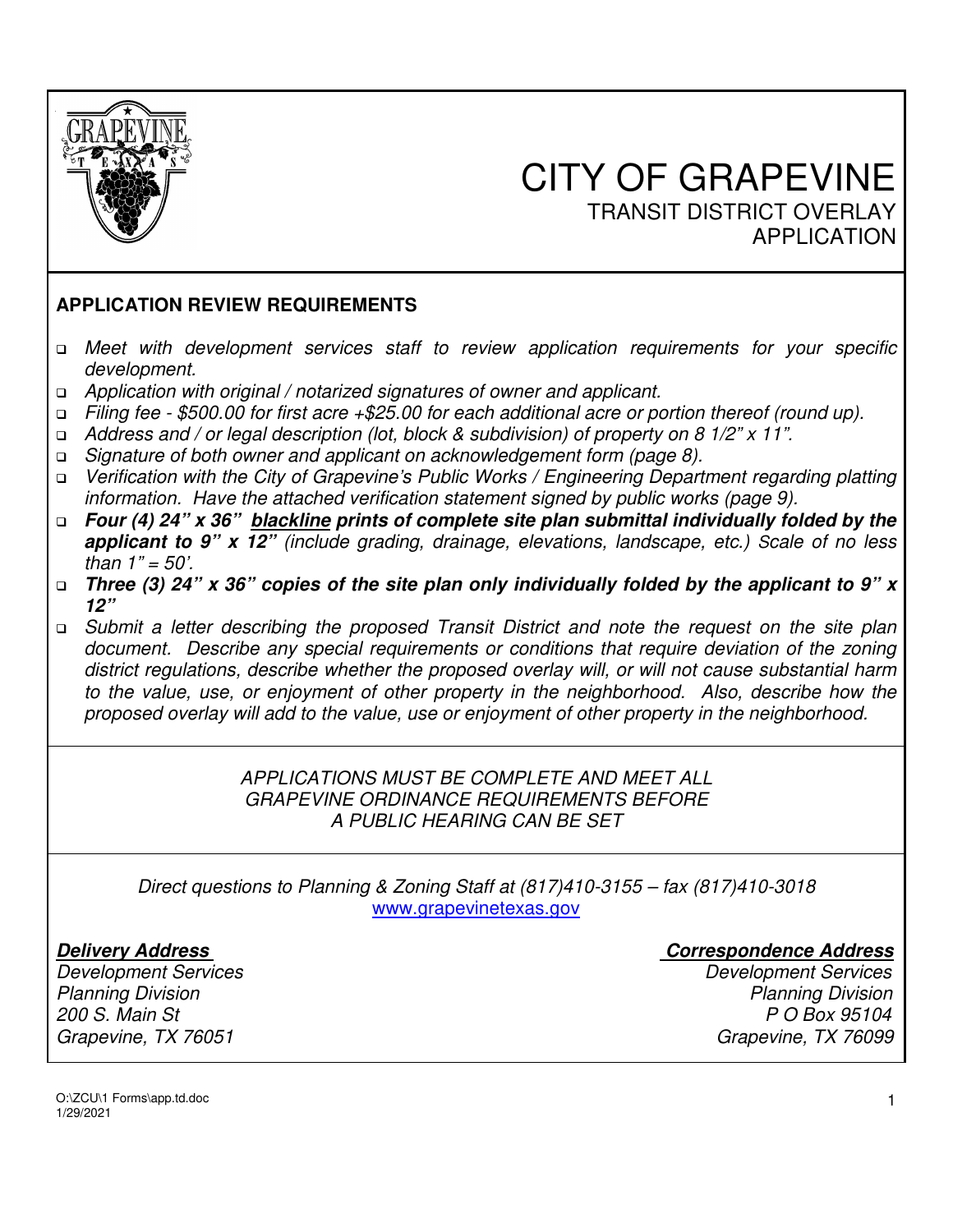|                                                                                                |                               | <b>CITY OF GRAPEVINE</b><br><b>TRANSIT DISTRICT OVERLAY</b><br><b>APPLICATION</b> |
|------------------------------------------------------------------------------------------------|-------------------------------|-----------------------------------------------------------------------------------|
| PART 1. APPLICANT INFORMATION                                                                  |                               |                                                                                   |
| Name of applicant / agent:/company/contact                                                     |                               |                                                                                   |
| Street address of applicant / agent:                                                           |                               |                                                                                   |
| City / State / Zip Code of applicant / agent:                                                  |                               |                                                                                   |
| Telephone number of applicant / agent:                                                         |                               | Fax number of applicant / agent:                                                  |
| Email address of applicant / agent                                                             |                               | Mobile phone number of applicant / agent                                          |
| Applicant's interest in subject property:                                                      |                               |                                                                                   |
| PART 2. PROPERTY INFORMATION                                                                   |                               |                                                                                   |
| Street address of subject property                                                             |                               |                                                                                   |
| Legal description of subject property (metes & bounds must be described on 8 1/2" x 11" sheet) |                               |                                                                                   |
| Block<br>Lot                                                                                   | Addition                      |                                                                                   |
| Size of subject property                                                                       |                               |                                                                                   |
|                                                                                                | Acres                         | Square footage                                                                    |
| Present zoning classification:                                                                 | Proposed use of the property: |                                                                                   |
|                                                                                                |                               |                                                                                   |
| Minimum / maximum district size for request:                                                   |                               |                                                                                   |
| Zoning ordinance provision requesting deviation from:                                          |                               |                                                                                   |
| PART 3. PROPERTY OWNER INFORMATION                                                             |                               |                                                                                   |
| Name of current property owner:                                                                |                               |                                                                                   |
| Street address of property owner:                                                              |                               |                                                                                   |
| City / State / Zip Code of property owner:                                                     |                               |                                                                                   |
| Telephone number of property owner:                                                            |                               | Fax number of property owner:                                                     |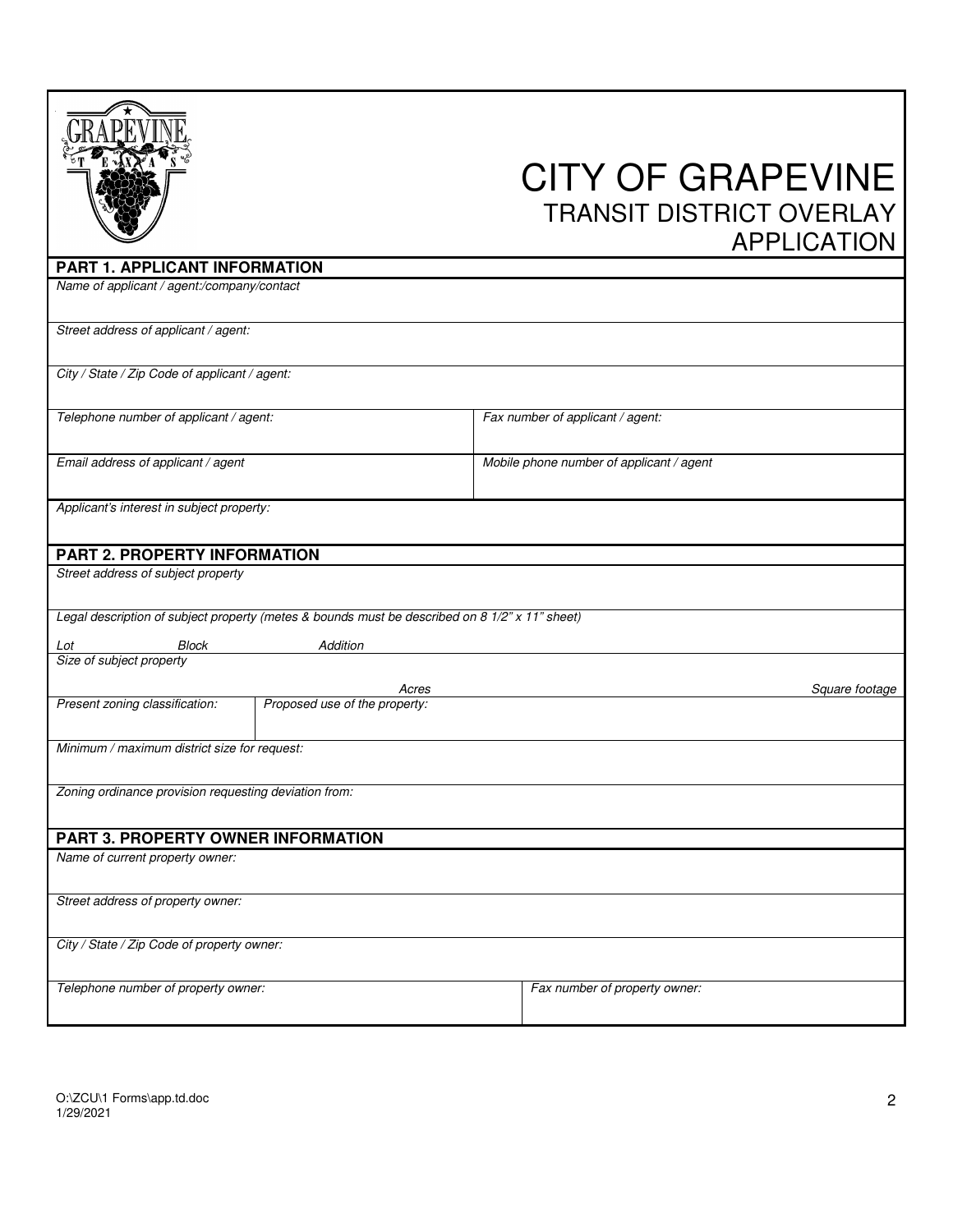| $\Box$                                                                                                                                                                                                                                                     | Submit a letter describing the proposed transit district overlay and note the request on the site plan document.                                                                                                                                           |  |  |  |  |  |
|------------------------------------------------------------------------------------------------------------------------------------------------------------------------------------------------------------------------------------------------------------|------------------------------------------------------------------------------------------------------------------------------------------------------------------------------------------------------------------------------------------------------------|--|--|--|--|--|
| Describe any special requirements or conditions that require deviation of the zoning district regulations.<br>□<br>Describe whether the proposed overlay will, or will not cause substantial harm to the value, use or enjoyment of other property in<br>□ |                                                                                                                                                                                                                                                            |  |  |  |  |  |
| the neighborhood.                                                                                                                                                                                                                                          |                                                                                                                                                                                                                                                            |  |  |  |  |  |
| □                                                                                                                                                                                                                                                          | Describe how the proposed transit district overlay will add to the value, use or enjoyment of other property in the neighborhood.                                                                                                                          |  |  |  |  |  |
| The site plan submission shall meet the requirements of Section 47, Site Plan Requirements.<br>□                                                                                                                                                           |                                                                                                                                                                                                                                                            |  |  |  |  |  |
| ▫                                                                                                                                                                                                                                                          | All transit district overlay applications are assumed to be complete when filed and will be placed on the agenda for public hearing at<br>the discretion of the staff. Based on the size of the agenda, your application may be scheduled to a later date. |  |  |  |  |  |
| ▫                                                                                                                                                                                                                                                          | All public hearings will be opened and testimony given by applicants and interested citizenry. Public hearings may be continued to                                                                                                                         |  |  |  |  |  |
| the next public hearing. Public hearings will not be tabled.                                                                                                                                                                                               |                                                                                                                                                                                                                                                            |  |  |  |  |  |
| □                                                                                                                                                                                                                                                          | Any changes to a site plan (no matter how minor or major) approved with a transit district overlay can only be approved by city                                                                                                                            |  |  |  |  |  |
| council through the public hearing process.                                                                                                                                                                                                                | I have read and understand all the requirements as set forth by the application for transit district overlay and acknowledge that all                                                                                                                      |  |  |  |  |  |
| requirements of this application have been met at the time of submittal.                                                                                                                                                                                   |                                                                                                                                                                                                                                                            |  |  |  |  |  |
| PART 4. SIGNATURE TO AUTHORIZE TRANSIT DISTRICT OVERLAY REQUEST AND PLACE A                                                                                                                                                                                |                                                                                                                                                                                                                                                            |  |  |  |  |  |
| TRANSIT DISTRICT OVERLAY REQUEST SIGN ON THE SUBJECT PROPERTY                                                                                                                                                                                              |                                                                                                                                                                                                                                                            |  |  |  |  |  |
|                                                                                                                                                                                                                                                            |                                                                                                                                                                                                                                                            |  |  |  |  |  |
|                                                                                                                                                                                                                                                            |                                                                                                                                                                                                                                                            |  |  |  |  |  |
|                                                                                                                                                                                                                                                            |                                                                                                                                                                                                                                                            |  |  |  |  |  |
| <b>Print Applicant's Name:</b>                                                                                                                                                                                                                             | <b>Applicant's Signature:</b>                                                                                                                                                                                                                              |  |  |  |  |  |
|                                                                                                                                                                                                                                                            |                                                                                                                                                                                                                                                            |  |  |  |  |  |
|                                                                                                                                                                                                                                                            |                                                                                                                                                                                                                                                            |  |  |  |  |  |
|                                                                                                                                                                                                                                                            |                                                                                                                                                                                                                                                            |  |  |  |  |  |
|                                                                                                                                                                                                                                                            |                                                                                                                                                                                                                                                            |  |  |  |  |  |
|                                                                                                                                                                                                                                                            | Before Me (notary) (notary) and this day personally appeared (applicant) (applicant)                                                                                                                                                                       |  |  |  |  |  |
|                                                                                                                                                                                                                                                            |                                                                                                                                                                                                                                                            |  |  |  |  |  |
| acknowledged to me that he executed the same for the purposes and consideration therein expressed.                                                                                                                                                         | known to me (or proved to me on the oath of card or other document) to be the person whose name is subscribed to the foregoing instrument and                                                                                                              |  |  |  |  |  |
|                                                                                                                                                                                                                                                            |                                                                                                                                                                                                                                                            |  |  |  |  |  |
|                                                                                                                                                                                                                                                            |                                                                                                                                                                                                                                                            |  |  |  |  |  |
|                                                                                                                                                                                                                                                            |                                                                                                                                                                                                                                                            |  |  |  |  |  |
|                                                                                                                                                                                                                                                            |                                                                                                                                                                                                                                                            |  |  |  |  |  |
|                                                                                                                                                                                                                                                            | Notary In And For State Of Texas                                                                                                                                                                                                                           |  |  |  |  |  |
|                                                                                                                                                                                                                                                            |                                                                                                                                                                                                                                                            |  |  |  |  |  |
|                                                                                                                                                                                                                                                            |                                                                                                                                                                                                                                                            |  |  |  |  |  |
|                                                                                                                                                                                                                                                            |                                                                                                                                                                                                                                                            |  |  |  |  |  |
|                                                                                                                                                                                                                                                            |                                                                                                                                                                                                                                                            |  |  |  |  |  |
| <b>Print Property Owners Name:</b>                                                                                                                                                                                                                         | <b>Property Owner's Signature:</b>                                                                                                                                                                                                                         |  |  |  |  |  |
| The State Of Charles Container and Charles Container and Charles Container and Charles Container and Charles Container and Charles Container and Charles Container and Charles Container and Charles Container and Charles Con                             |                                                                                                                                                                                                                                                            |  |  |  |  |  |
|                                                                                                                                                                                                                                                            |                                                                                                                                                                                                                                                            |  |  |  |  |  |
|                                                                                                                                                                                                                                                            |                                                                                                                                                                                                                                                            |  |  |  |  |  |
|                                                                                                                                                                                                                                                            | Before Me (notary) anthis day personally appeared (property owner)                                                                                                                                                                                         |  |  |  |  |  |
|                                                                                                                                                                                                                                                            |                                                                                                                                                                                                                                                            |  |  |  |  |  |
| acknowledged to me that he executed the same for the purposes and consideration therein expressed.                                                                                                                                                         | known to me (or proved to me on the oath of card or other document) to be the person whose name is subscribed to the foregoing instrument and                                                                                                              |  |  |  |  |  |
| (Seal) Given under my hand and seal of office this day of entity and seal of the seal of the seal of the seal of office this day of the seal of the seal of the seal of the seal of the seal of discussion of the seal of the                              |                                                                                                                                                                                                                                                            |  |  |  |  |  |
|                                                                                                                                                                                                                                                            |                                                                                                                                                                                                                                                            |  |  |  |  |  |
|                                                                                                                                                                                                                                                            |                                                                                                                                                                                                                                                            |  |  |  |  |  |
|                                                                                                                                                                                                                                                            |                                                                                                                                                                                                                                                            |  |  |  |  |  |
|                                                                                                                                                                                                                                                            | Notary In And For State Of Texas                                                                                                                                                                                                                           |  |  |  |  |  |
|                                                                                                                                                                                                                                                            |                                                                                                                                                                                                                                                            |  |  |  |  |  |
|                                                                                                                                                                                                                                                            |                                                                                                                                                                                                                                                            |  |  |  |  |  |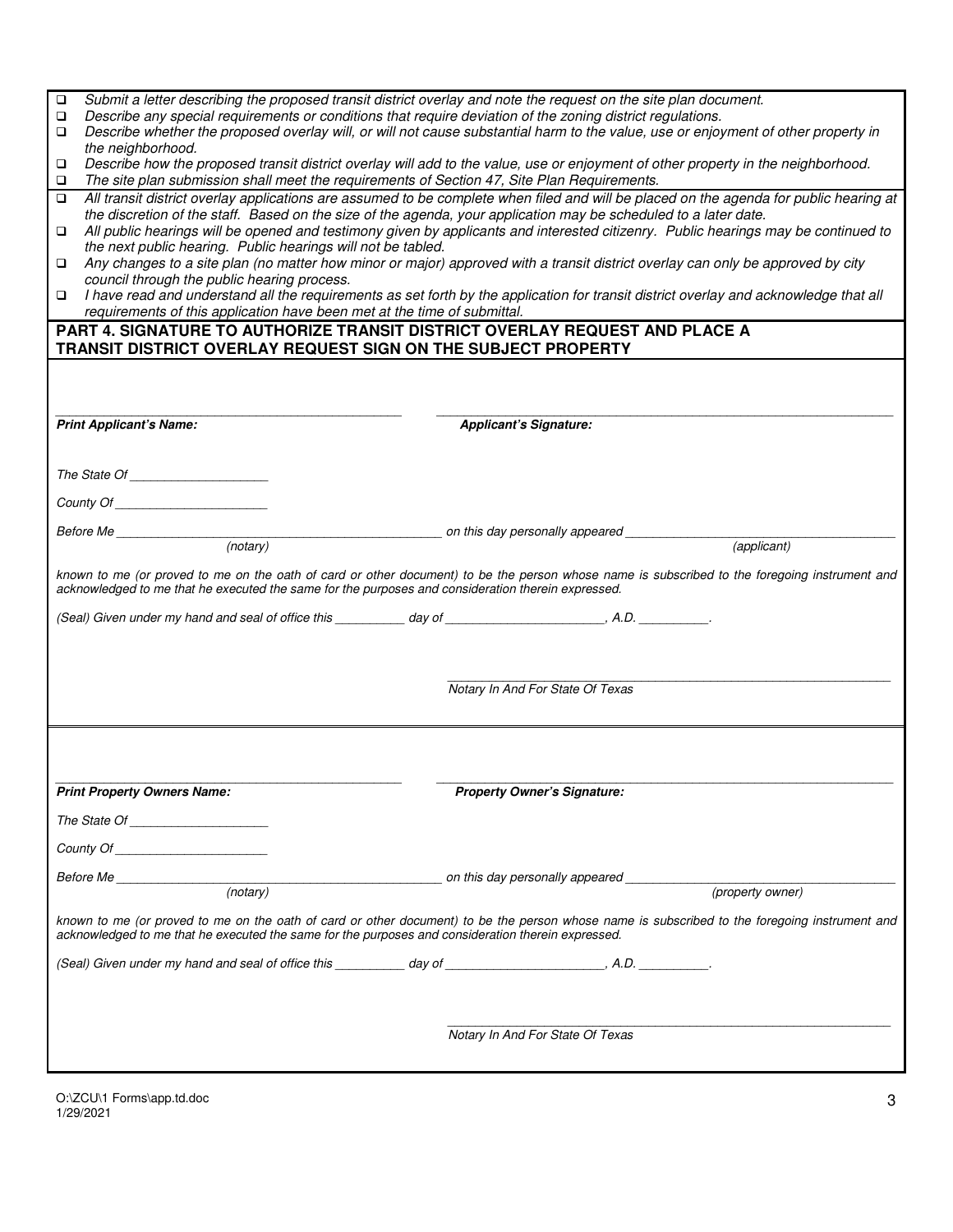#### *ACKNOWLEDGEMENT*

*All Transit District Overlay Applications are assumed to be complete when filed and will be placed on the agenda for public hearing at the discretion of the staff. Based on the size of the agenda, your application may be scheduled to a later date.* 

*All public hearings will be opened and testimony given by applicants and interested citizenry. Public hearings may be continued to the next public hearing. Public hearings will not be tabled.* 

*Any changes to a site plan (no matter how minor or major) approved with a transit district overlay can only be approved by city council through the public hearing process.* 

*Any application for a change in zoning or for an amendment to the zoning ordinance shall have, from the date of submittal, a period of four months to request and be scheduled on an agenda before the Planning and Zoning Commission and City Council. If after said period of four months an application has not been scheduled before the Commission and Council said application shall be considered withdrawn, with forfeiture of all filing fees. The application, along with the required filing fee may be resubmitted any time thereafter for reconsideration. Delays in scheduling applications before the Planning and Zoning Commission and City Council created by city staff shall not be considered a part of the four month period.* 

*I have read and understand all of the requirements as set forth by the application for transit district overlay and acknowledge that all requirements of this application have been met at the time of submittal.* 

Signature of Applicant **Letter According to the Signature of Applicant** 

| Date: |  |
|-------|--|
|       |  |

*Signature of Owner \_\_\_\_\_\_\_\_\_\_\_\_\_\_\_\_\_\_\_\_\_\_\_\_\_\_\_\_\_\_\_\_\_\_\_\_\_\_\_\_\_\_\_\_\_\_\_\_\_\_\_\_\_\_\_\_\_\_\_\_\_\_\_* 

| Date: |
|-------|
|-------|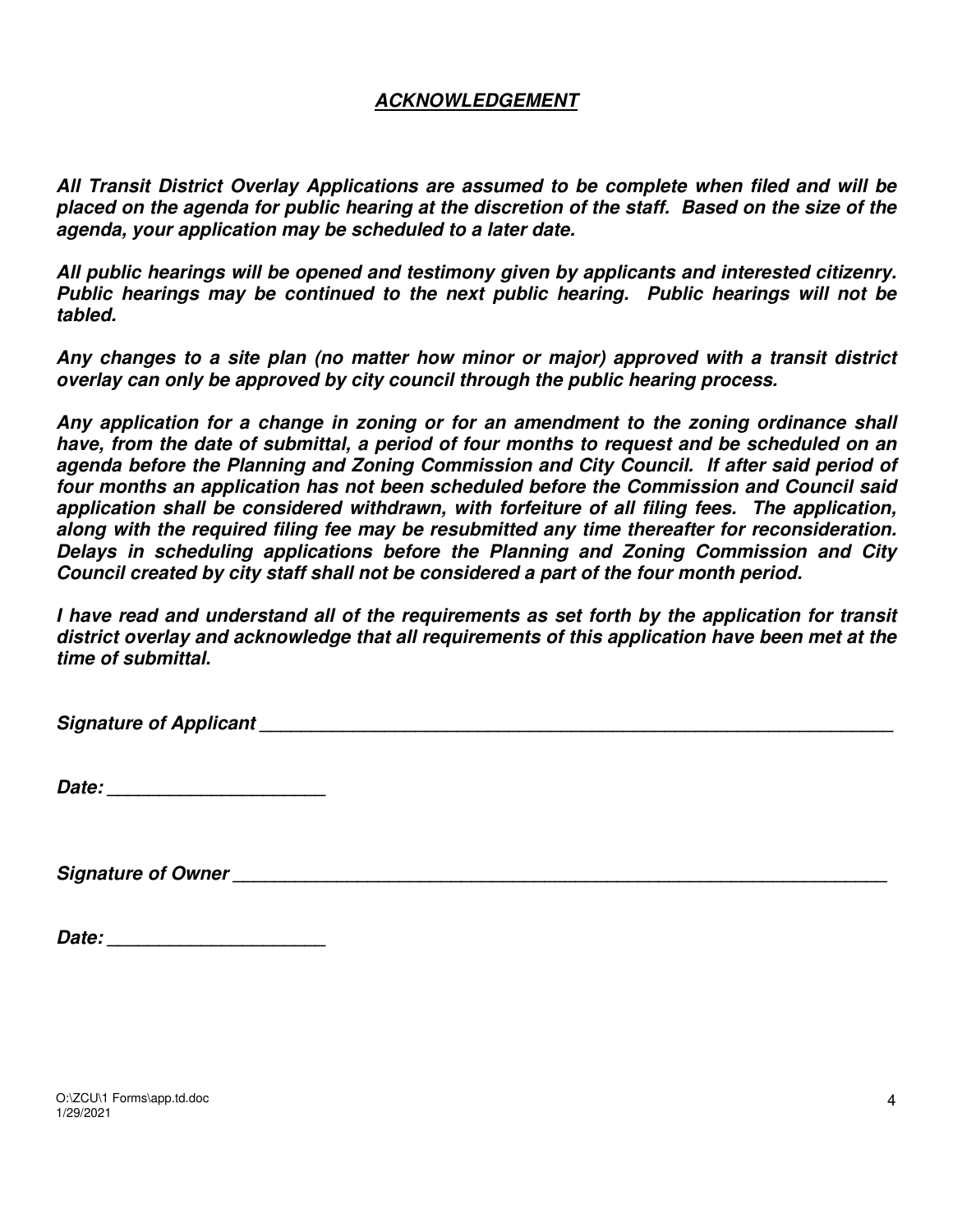#### *ILLUMINATION PLAN*

*An illumination plan to include a site photometric (including illuminated signs) and all fixture details shall be submitted as part of the site plan review process. Applications will not be accepted without this requirement.* 

*I hereby acknowledge that an illumination plan has been included as a part of this submittal.* 

*Applicant Signature \_\_\_\_\_\_\_\_\_\_\_\_\_\_\_\_\_\_\_\_\_\_\_\_\_\_\_\_\_\_\_\_\_\_\_\_\_\_\_\_\_\_\_\_\_\_\_\_\_\_\_\_\_\_\_\_\_\_\_\_\_\_\_ Date: \_\_\_\_\_\_\_\_\_\_\_\_\_\_\_\_\_\_\_\_\_\_\_\_\_\_\_\_\_\_\_ Property Owner Signature\_\_\_\_\_\_\_\_\_\_\_\_\_\_\_\_\_\_\_\_\_\_\_\_\_\_\_\_\_\_\_\_\_\_\_\_\_\_\_\_\_\_\_\_\_\_\_\_\_\_\_\_\_\_\_\_\_\_ Date: \_\_\_\_\_\_\_\_\_\_\_\_\_\_\_\_\_\_\_\_\_\_\_\_\_\_\_\_\_\_*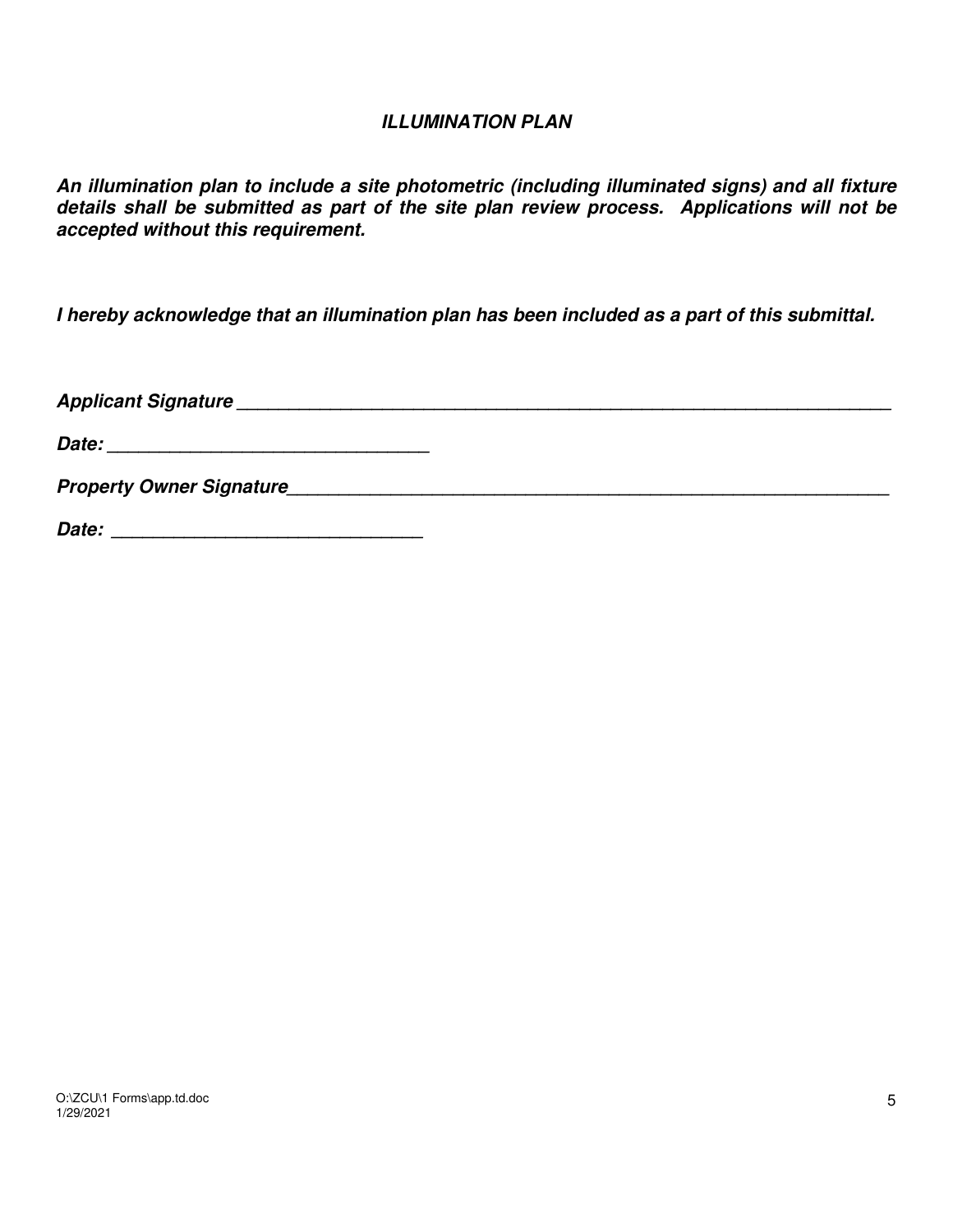# PLATTING VERIFICATION

| This verification statement must be signed prior              |  |
|---------------------------------------------------------------|--|
| To the submittal of this transit district overlay application |  |

| It has been determined that the property described below does require platting |
|--------------------------------------------------------------------------------|
| or replatting and the applicant has been instructed on this procedure.         |

| It has been determined that the property described below is <b>currently platted</b> or |
|-----------------------------------------------------------------------------------------|
| does not require platting or replatting at this time.                                   |

| Address of subject property |
|-----------------------------|
|-----------------------------|

Legal description of subject property \_\_\_\_\_\_\_\_\_\_\_\_\_\_\_\_\_\_\_\_\_\_\_\_\_\_\_\_\_\_\_\_\_\_\_\_\_\_\_\_\_\_\_\_\_\_\_\_\_\_\_

Public Works Department Date

**This form must be signed by the public works department and submitted along with a completed application to the planning and zoning department** 

\_\_\_\_\_\_\_\_\_\_\_\_\_\_\_\_\_\_\_\_\_\_\_\_\_\_\_\_\_\_\_\_\_\_\_\_\_\_\_\_\_\_\_\_\_ \_\_\_\_\_\_\_\_\_\_\_\_\_\_\_\_\_\_\_\_\_\_\_\_\_\_\_\_\_\_\_\_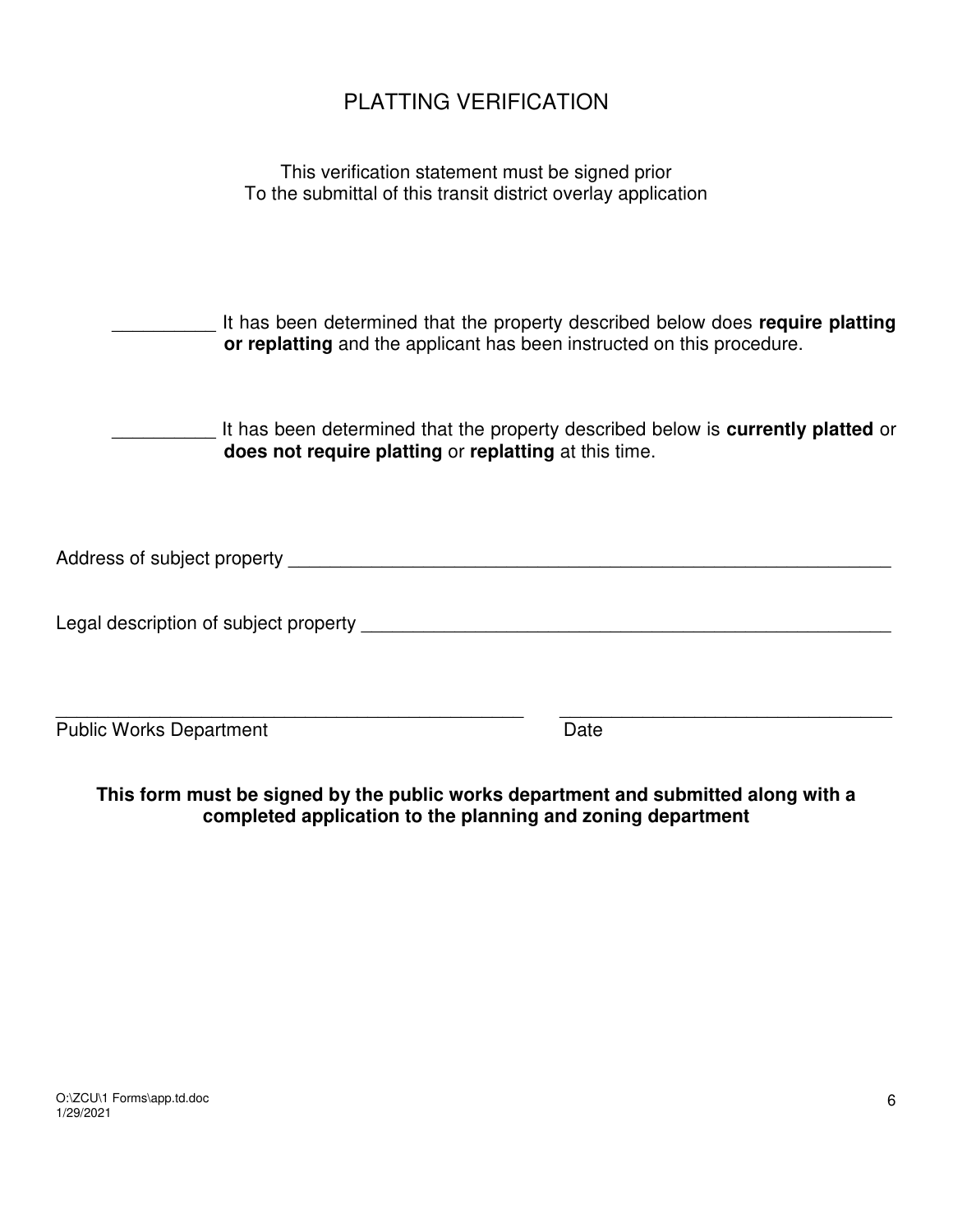#### SECTION 47 SITE PLAN APPLICATION

Use the following as a checklist for a complete application submittal:

E. Contents of site plan application, Section 47.E.1.

#### Transit District Overlay Application

- \_\_\_\_\_\_ 1. Applicant's name, address and telephone number, legal interest in the subject property.
- 2. Owner's name, address and telephone number, if different from applicant, with the owner's signed consent to the filing of the application.
- $\mu$  3. Street address and legal description, or metes and bounds, of the property on 8  $\frac{1}{2}$ " x 11" sheet of paper.
- 4. The zoning classification and present use of subject property.
- 5. A letter or note on the site plan generally describing the proposed use, or uses, for the proposed development.
- \_\_\_\_\_\_ 6. A copy of the final plat, or replat, of approved subdivision by city council showing property boundary lines, dimensions, easements, roadways, rail lines, and public rightsof-way crossing adjacent to the subject property.
	- \_\_\_\_\_\_ 7. If the property is subject to a master development plan, note in a letter the proposed use substantially conforms to the master development plan.

#### Form "B" - Site Plan Requirements

- 1. All site plans submitted in conjunction with a Transit District Overlay, Section 41B; shall be drawn and sealed by a registered surveyor, registered architect, or registered engineer.
- 2. The site plan shall include the name of the site plan, submittal date, case number (s), scale, north point (north shall be at the top of the page on all drawings), name of person preparing the site plan, consecutive sheet numbers and vicinity map. The case name, number and consecutive sheet numbers (ex. sheet 1 of 2) should be placed in the lower right corner.
- 3. Location of existing boundary lines and dimensions of the tract. These must match the survey or the approved plat.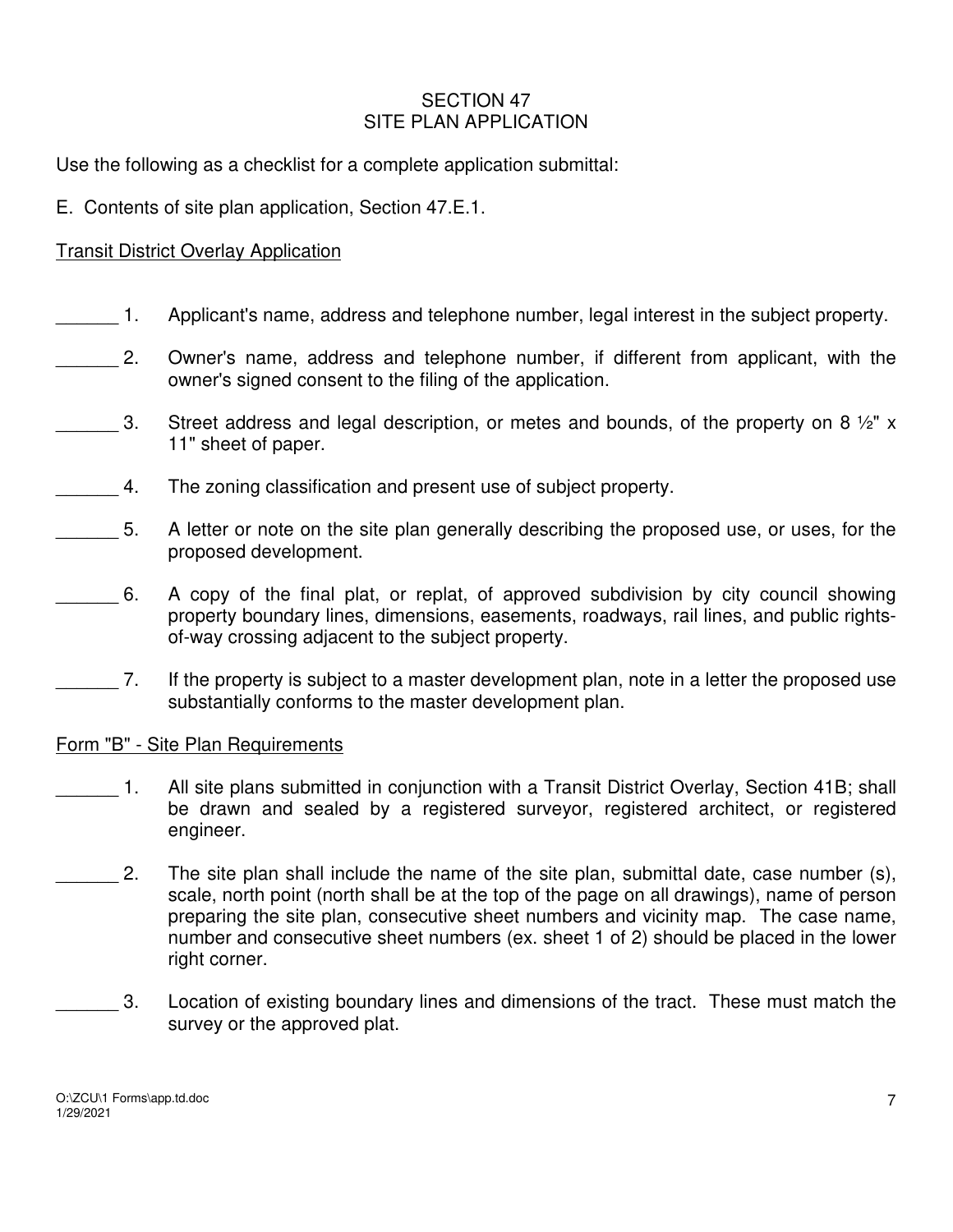- 4. Any proposed grading, or regrading, of the subject property; any significant natural, topographical, or physical features of the property, including, at least, existing soil conditions, water courses, marshes, trees in excess of four (4) inches in diameter, rock outcroppings and existing contours in excess of two (2) feet in one hundred (100) feet.
- 5. Locate center line of existing water courses, drainage features, floodway and drainage easements.
- \_\_\_\_\_\_ 6. Map (s) showing the location, dimension, use and arrangement of all proposed building. Note computations in a chart form showing the amount required and provided: height in stories and feet, total building area, total lot area, floor area ratio, total impervious area, total open space (landscaped area), total building and paved areas, number and size of dwelling units, number of bedrooms in residential uses, and building separations.
- 7. Minimum yard and buffer dimensions, and where relevant, relation of yard dimensions to the height of any building or structure.
- 8. Location, dimensions and number of all vehicular and pedestrian circulation elements, including streets, roadways, driveways, entrances, curb radii, curb cuts, driving lanes, parking stalls, loading spaces and access aisles; sidewalks, walkways and pathways, including type of surface material, slope and gradient of vehicular elements; total lot coverage of all circulation elements, divided between vehicular and pedestrian ways.
- \_\_\_\_\_\_ 9. Location and size of existing and proposed street, right-of-way, and alleys with location of all street medians and intersections adjacent to the area of request.
- 10. Copy of permit to construct access driveway facilities on highway right-of-way issued by the Texas State Department of Highways and Public Transportation.
- 11. Note location and size of existing and proposed water and sewer public utilities on and adjacent to, the site; and fire hydrant locations.
- \_\_\_\_\_ 12. All existing and proposed surface, and subsurface, drainage facilities; including culverts, drains, and detention ponds, showing size and dimensions of flow.
- 13. Location, size and arrangement of all outdoor signs (pole signs, wall signs, and ground signs); the location and intensity of all outdoor lighting, and exterior lighting.
- 14. Location and height of fences, or screen plantings, and the type or kind of building materials or plantings to be used for fencing or screening.
- 15. Final architectural elevations of proposed structures with the type or kind of building materials used. Note the calculation of the percentage of the masonry of the entire structure. Masonry calculations include the total exterior walls, excluding doors and windows.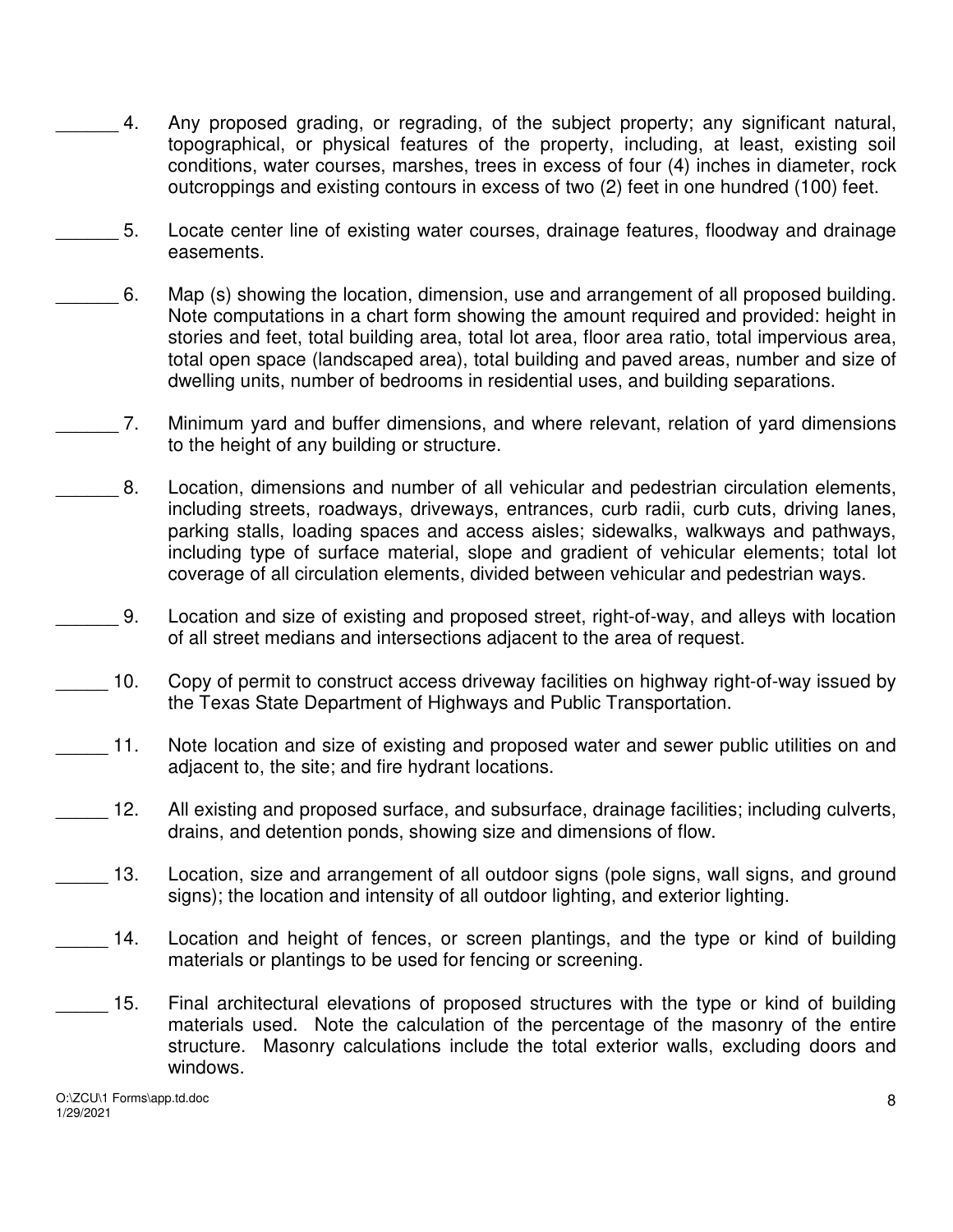- 16. Note the location, designation and total area of all usable open space (landscaped areas).
- 17. A detailed landscaping plan meeting the provisions of section 53 of this ordinance.
- 18. Note all the requirements of the grapevine soil erosion control ordinance shall be met during the period of construction.
- 19. In the case of any use requiring a conditional use permit, any information necessary to demonstrate compliance with all conditions imposed on the proposed conditional use permit by this ordinance.
	- 20. Any other information that may be required by the director of development services to determine that the application is in compliance with the codes and ordinances of the city.
- 21. Parking for disabled persons should be designated according to Chapter 23, Section 23.64 through 23.69 of the Code of Ordinances.
- \_\_\_\_\_ 22. Designate all refuse storage areas according to section 50.b.3. *All users are required to show the location and screening of a dumpster whether it is used or not.*
- 23. A letter from the public works department accepting all subdivision improvements (i.e. drainage, sewage, utilities and street improvements).
- 24. If the site plan application is in conjunction with a conditional use for on-premise or offpremise consumption of alcoholic beverages, the following statements must appear on the site plan and floor plan.
	- A. In the case of off-premise beer & wine sales
		- 1. Conditional use request for the sale, storage and off-premise consumption of alcoholic beverages (beer and/or wine only).
		- 2. The entire site is the premise.
	- B. In the case of on-premise beer, wine and mixed drink sales
		- 1. Conditional use request for the sale, storage, and on-premise consumption of alcoholic beverages (beer, wine, and mixed beverages).
		- 2. The entire site is the premise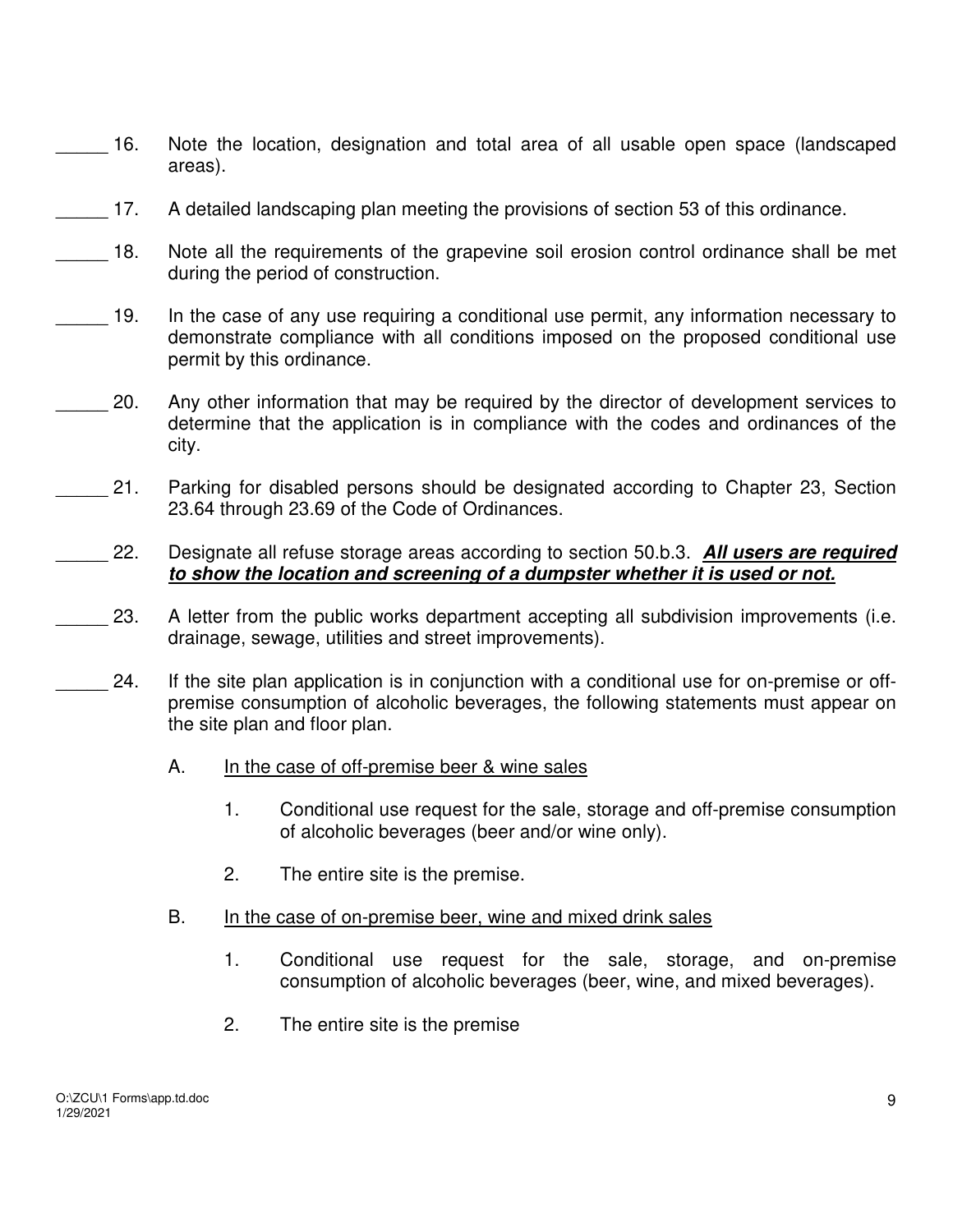- 25. Note in the case of on-premise and off-premise alcoholic beverage sales indicate on the floor plan the storage and sale areas.
- 26. Include an internal traffic circulation plan on the site plan.
- 27. Note that all on-site electrical conductors associated with new construction shall be located underground.
- 28. Illumination plan including site photometric (including illuminated signs) and all fixture details. Place note on plans:

"Illuminated signage was included in the determination of the illumination levels"

- 29. After comments are received final documents shall contain an 11x17 color renderings of the landscape plan and elevations for presentation purposes only. A powerpoint presentation may be submitted, please make sure all drawings are compressed prior to providing to the City of Grapevine.
- \_\_\_\_\_ 30. All turning radii 35 feet minimum per Grapevine Fire Department
- 31. North shall face up on all pages.
- 32. Please provide a table as shown below on a separate 8  $1/2 \times 11$  sheet.

#### CASE NAME CASE ADDRESS CURRENT/PROPOSED LEGAL DESCRIPTION

| SECTION | <b>REGULATION</b> | PROPOSED DEVIATION | <b>EXPLANATION</b> |
|---------|-------------------|--------------------|--------------------|
|         |                   |                    |                    |
|         |                   |                    |                    |
|         |                   |                    |                    |
|         |                   |                    |                    |
|         |                   |                    |                    |
|         |                   |                    |                    |

#### **Please be aware that separate documents must be filed with Engineering (817)410-3135 and Building Inspections (817)410-3165 prior to receiving a building permit.**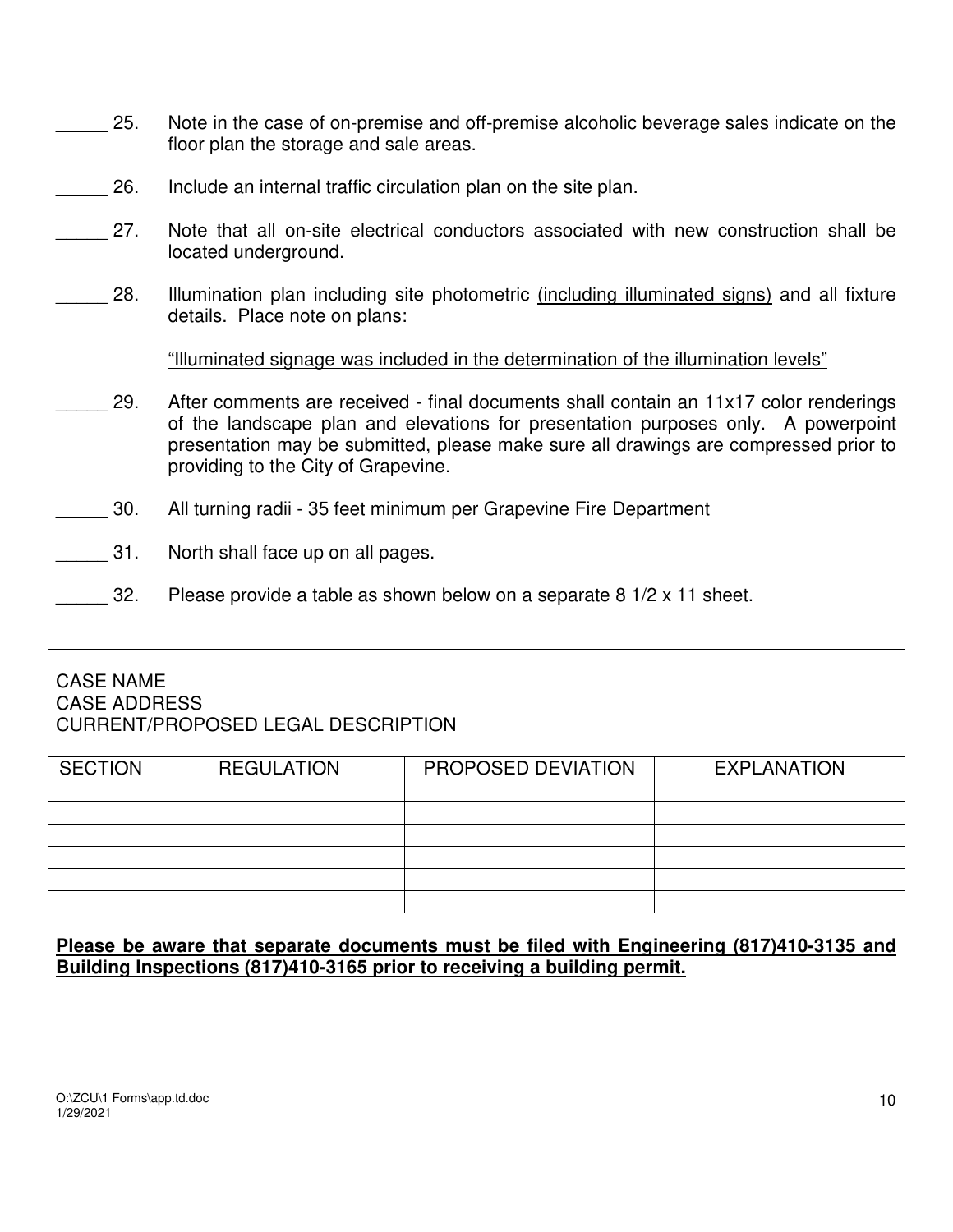| <b>CASE NAME:</b><br><b>CASE NUMBER:</b><br><b>LOCATION:</b>                         |                                    |  |
|--------------------------------------------------------------------------------------|------------------------------------|--|
| <b>MAYOR</b>                                                                         | <b>SECRETARY</b>                   |  |
| DATE:                                                                                |                                    |  |
|                                                                                      | PLANNING AND ZONING COMMISSION     |  |
|                                                                                      |                                    |  |
| <b>CHAIRMAN</b>                                                                      |                                    |  |
| DATE:                                                                                |                                    |  |
| $SHEET:$ OF _____                                                                    |                                    |  |
| APPROVAL DOES NOT AUTHORIZE ANY WORK<br>IN CONFLICT WITH ANY CODES OR<br>ORDINANCES. |                                    |  |
|                                                                                      | DEPARTMENT OF DEVELOPMENT SERVICES |  |

MINIMUM SIZE 3" X 4" - THIS SIGNATURE BLOCK MUST APPEAR ON EACH PAGE OF THE SUBMITTAL AND FINAL REVISIONS.

NUMBER EACH SHEET AS PER EXAMPLE BELOW: SHEET 1 OF 4; SHEET 2 OF 4; SHEET 3 OF 4; SHEET 4 OF 4, ETC.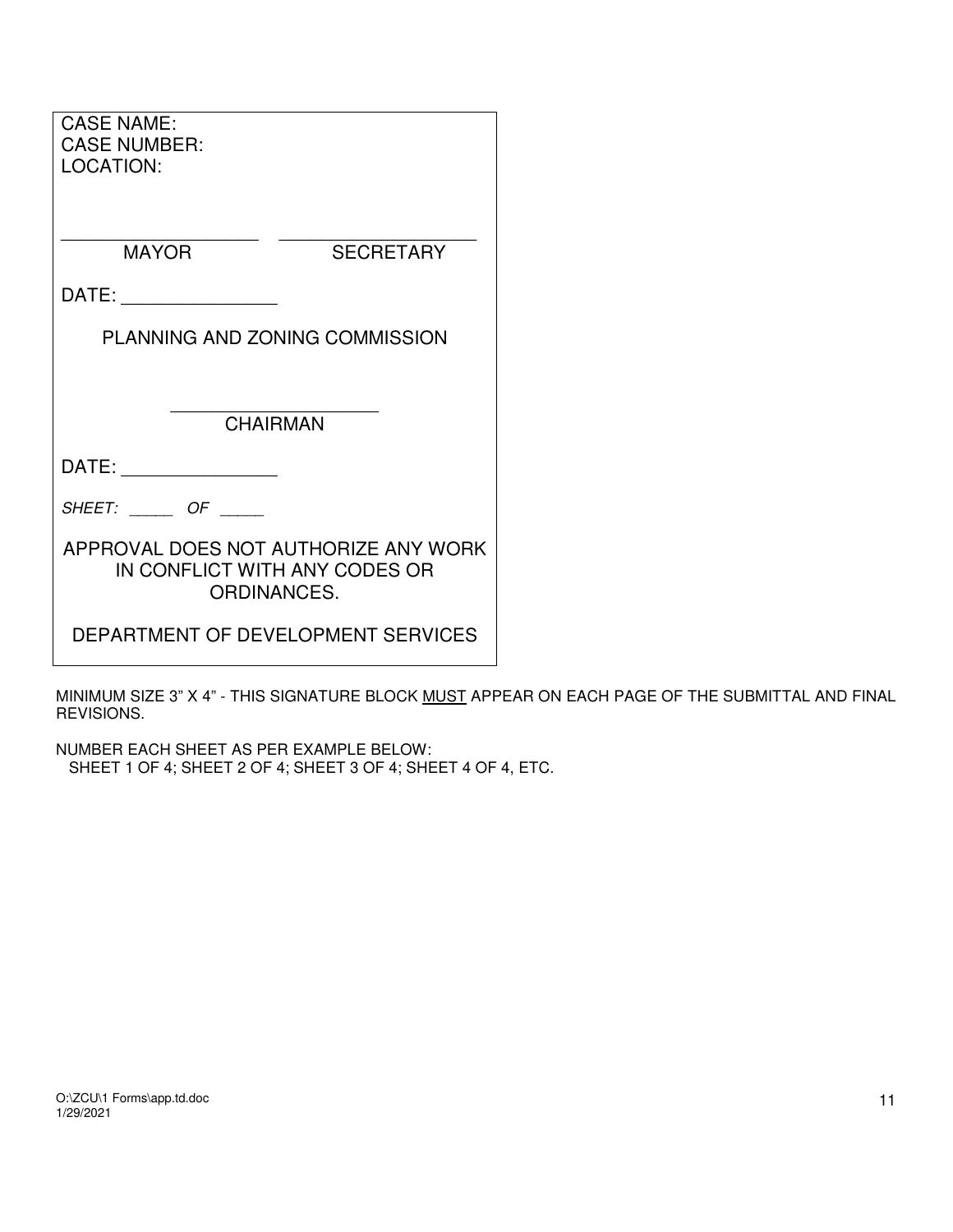### **City of Grapevine**

#### **REQUIRED TREE LIST FOR REQUIRED LANDSCAPING (Excluding Landscape Islands)**

## **(Medium to Large Deciduous Trees)**

| <b>Tree Name</b>         | <b>Scientific Name</b>                                                               | <b>Height</b> | <b>Width</b> |
|--------------------------|--------------------------------------------------------------------------------------|---------------|--------------|
| <b>Bald Cypress</b>      | (Taxodium distichum)                                                                 | 40'-60'       | $30' - 40'$  |
| <b>Burr Oak</b>          | (Quercus macrocarpa)                                                                 | 50'-60'       | 40'-50'      |
| <b>Callery Pear</b>      | (Pyrus calleryana)<br>(*Varieties: "Rancho", "Aristocrat",<br>"Capital", "Bradford") | 30'           | $15' - 25'$  |
| Cedar Elm                | (Ulmus rassifolial)                                                                  | $50' - 60'$   | 40'-50'      |
| Chinese Pistacho         | (Pistacia chinensis)                                                                 | 40'-50'       | 40'-50'      |
| Chinquapin Oak           | (Quercus muhlenbergii)                                                               | $50' - 60'$   | 40'-50'      |
| Pecan                    | (Carya illinoensis)                                                                  | $50' - 60'$   | 40'-50'      |
| <b>Shumard Red Oak</b>   | (Quercus shumardii)                                                                  | 50'-60'       | 40'-50'      |
| <b>Texas Red Oak</b>     | (Quercus shumardii)                                                                  | $30' - 35'$   | 20'-30'      |
| <b>Western Soapberry</b> | (Sapindus drummondii)                                                                | $30' - 40'$   | 25'-35'      |
| Southern Magnolia        | (Magnolia grandiflora)                                                               | 60'-80'       | 30'-50'      |
| Lacey Oak                | (Quercus glancoides)                                                                 |               |              |
| <b>EVERGREEN TREES</b>   |                                                                                      |               |              |
| Afghan Pine              | (Pinus eldarica)                                                                     | $30' - 40'$   | 25'-30'      |
| <b>Austrian Pine</b>     | (Pinus nigra)                                                                        | $20' - 25'$   | $10' - 15'$  |
| <b>Eastern Red Cedar</b> | (Juniperus virginiana)                                                               | $30' - 40'$   | 20'-30'      |
| <b>Eldarica Pine</b>     | (Pinus eldarica)                                                                     | $30' - 40'$   | 25'-30'      |
| Japanese Black Pine      | (Pinus thunbergiana)                                                                 | 20'-50'       | 20'-30'      |

O:\ZCU\1 Forms\app.td.doc 1/29/2021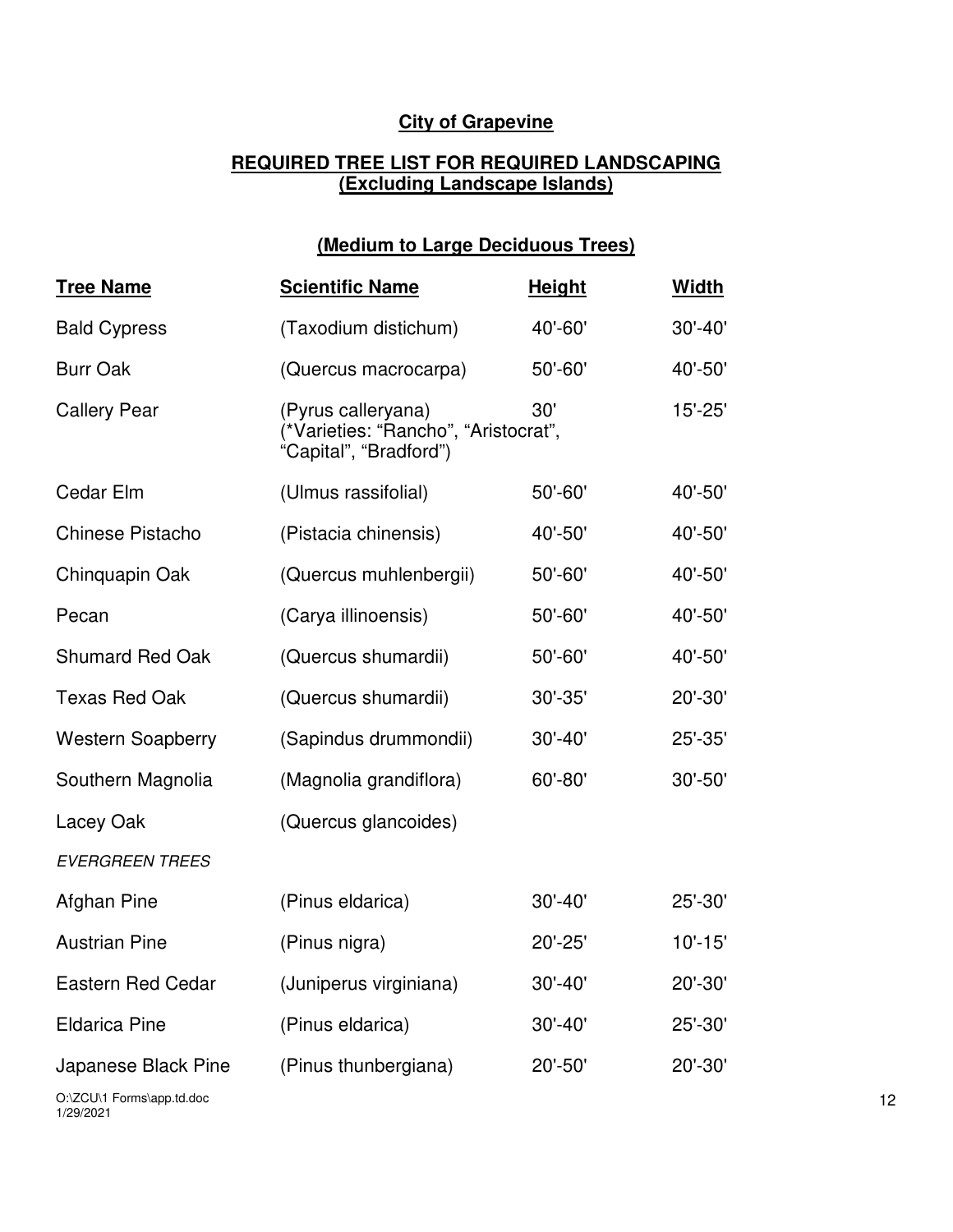| <b>Leyland Cypress</b> | (Cupressocyparis leylandi)        | $20' - 40'$ | $40' - 50'$ |
|------------------------|-----------------------------------|-------------|-------------|
| Live Oak               | (Quercus virginiana)              | 25'-35'     | $35' - 55'$ |
| <b>Yaupon Holly</b>    | (Ilex vomitoria)                  |             | $10' - 15'$ |
|                        | (Small Deciduous Trees)           |             |             |
| Desert Willow          | (Chilopsis linearis)              | $15' - 30'$ | $15' - 25'$ |
| Eve's Necklace         | (Sophora affinis)                 | $15' - 25'$ | $15' - 20'$ |
| <b>Mexican Plum</b>    | (Prunus mexicana)                 | $15' - 25'$ | $15' - 20'$ |
| Possumhaw holly        | (Ilex decidua)                    | 15'-20'     | $10' - 15'$ |
| Redbud                 | (Cercis canadensis)<br>"Oklahoma" | $20' - 25'$ | 15'-20'     |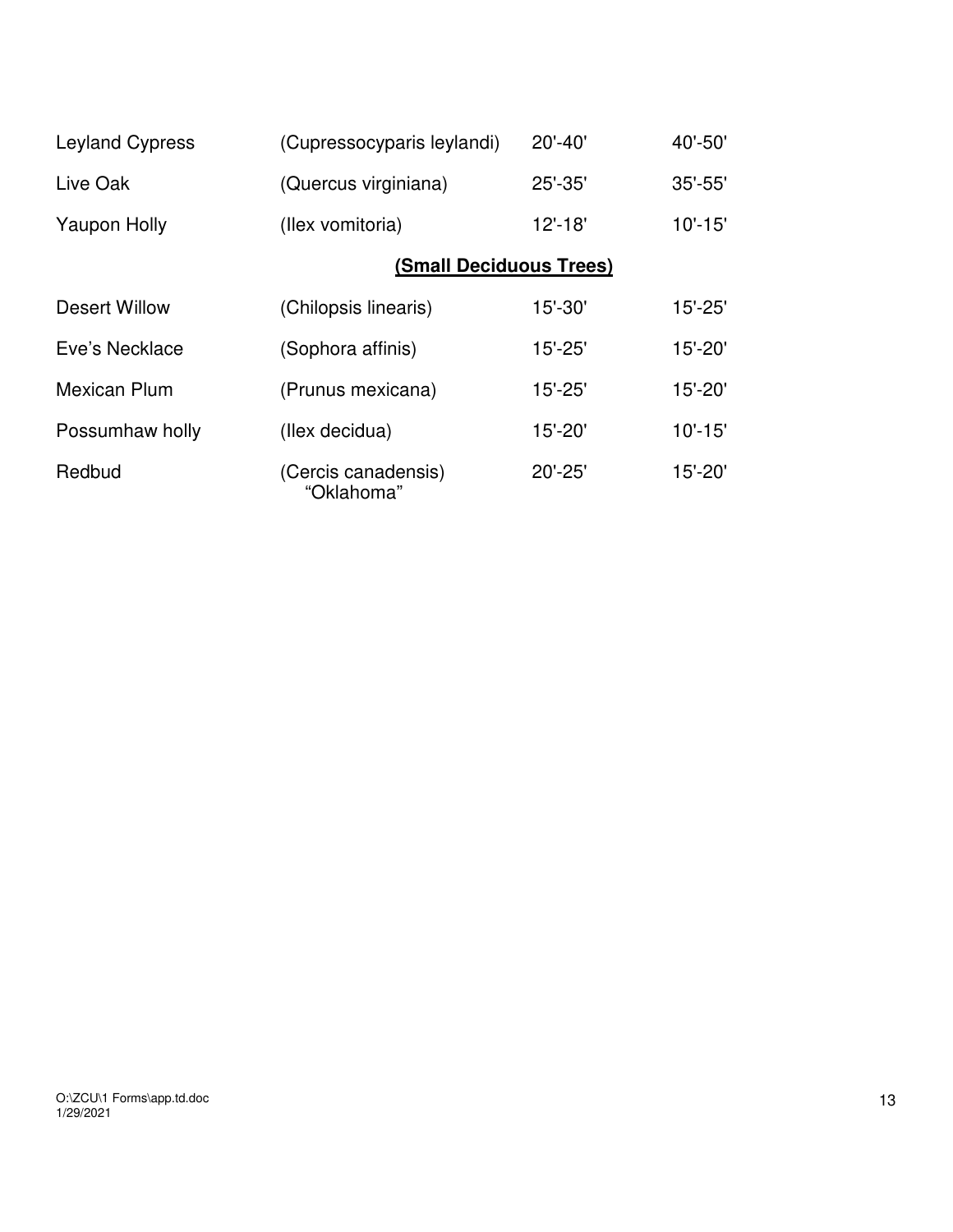### **City of Grapevine**

### **REQUIRED TREE LIST FOR LANDSCAPE ISLANDS**

# **(Medium to Large Deciduous Trees)**

| <b>Tree Name</b>         | <b>Scientific Name</b>                                                               | <b>Height</b> | <b>Width</b> |
|--------------------------|--------------------------------------------------------------------------------------|---------------|--------------|
| <b>Bald Cypress</b>      | (Taxodium distichum)                                                                 | 40'-60'       | $30' - 40'$  |
| <b>Burr Oak</b>          | (Quercus macrocarpa)                                                                 | $50' - 60'$   | 40'-50'      |
| <b>Callery Pear</b>      | (Pyrus calleryana)<br>(*Varieties: "Rancho", "Aristocrat",<br>"Capital", "Bradford") | 30'           | $15' - 25'$  |
| Cedar Elm                | (Ulmus rassifolial)                                                                  | $50' - 60'$   | 40'-50'      |
| <b>Chinese Pistacho</b>  | (Pistacia chinensis)                                                                 | 40'-50'       | 40'-50'      |
| Chinquapin Oak           | (Quercus muhlenbergii)                                                               | $50' - 60'$   | 40'-50'      |
| Pecan                    | (Carya illinoensis)                                                                  | 50'-60'       | 40'-50'      |
| <b>Shumard Red Oak</b>   | (Quercus shumardii)                                                                  | $50' - 60'$   | 40'-50'      |
| <b>Texas Red Oak</b>     | (Quercus shumardii)                                                                  | $30' - 35'$   | 20'-30'      |
| <b>Western Soapberry</b> | (Sapindus drummondii)                                                                | $30' - 40'$   | 25'-35'      |
| Southern Magnolia        | (Magnolia grandiflora)                                                               | 60'-80'       | 30'-50'      |
| Lacey Oak                | (Quercus glancoides)                                                                 |               |              |
| <b>EVERGREEN TREES</b>   |                                                                                      |               |              |
| Afghan Pine              | (Pinus eldarica)                                                                     | $30' - 40'$   | 25'-30'      |
| <b>Austrian Pine</b>     | (Pinus nigra)                                                                        | $20' - 25'$   | $10' - 15'$  |
| <b>Eastern Red Cedar</b> | (Juniperus virginiana)                                                               | $30' - 40'$   | 20'-30'      |
| <b>Eldarica Pine</b>     | (Pinus eldarica)                                                                     | $30' - 40'$   | 25'-30'      |
| Japanese Black Pine      | (Pinus thunbergiana)                                                                 | 20'-50'       | 20'-30'      |

O:\ZCU\1 Forms\app.td.doc 1/29/2021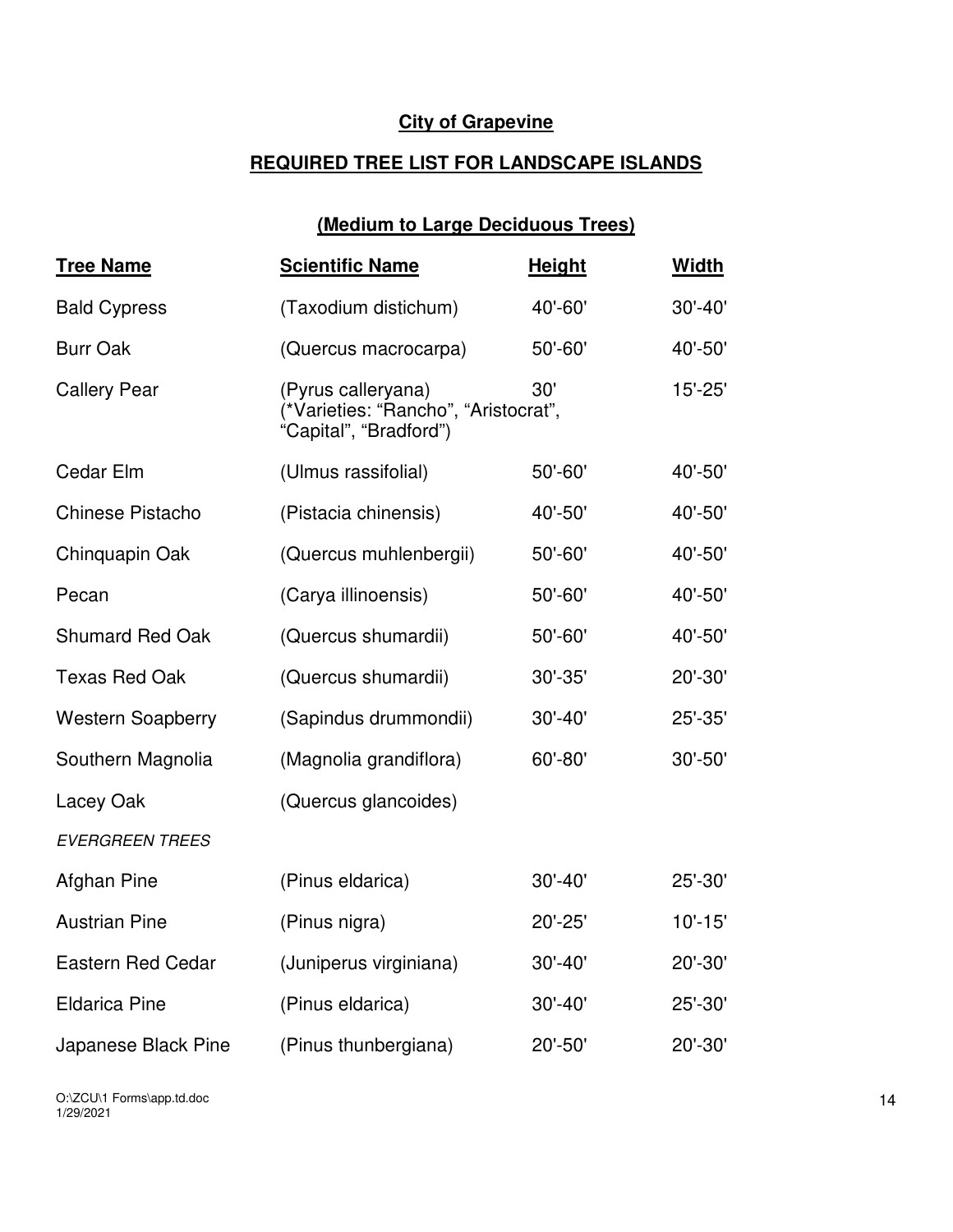| Leyland Cypress | (Cupressocyparis leylandi) | $20' - 40'$ | 40'-50'     |
|-----------------|----------------------------|-------------|-------------|
| Live Oak        | (Quercus virginiana)       | $25' - 35'$ | $35'$ -55'  |
| Yaupon Holly    | (Ilex vomitoria)           | $12' - 18'$ | $10' - 15'$ |